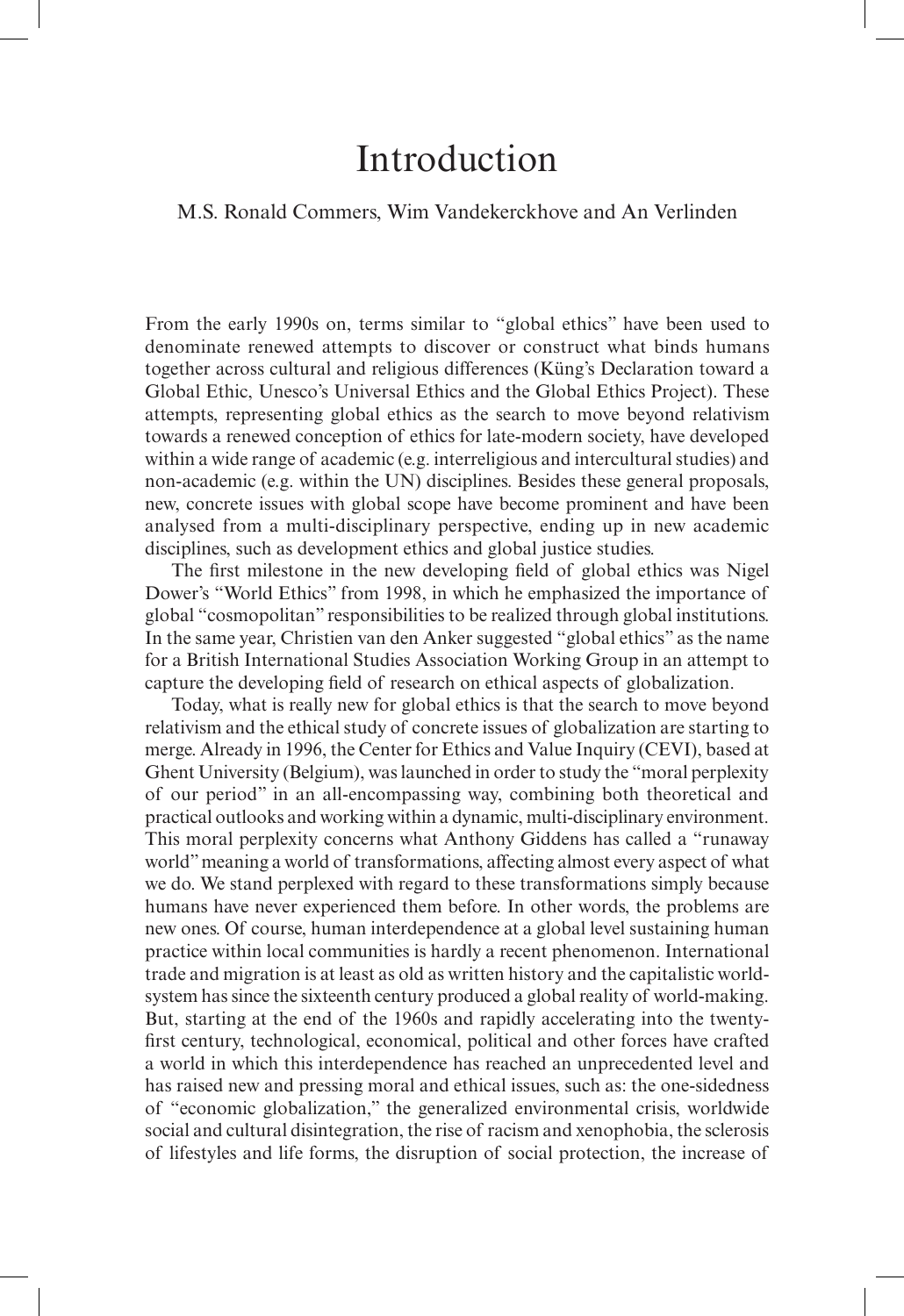migration, the violation of public spaces, the growth of media dictated mass consumption couples with earth-devastating waste patterns, … global ethics, as a specific discipline, addresses these global worries and hence can be called ethics *of* globalization.

But the moral perplexity we experience is not just resulting from new issues or new dilemmatic cases. The perplexity is more profound. It is not just that we do not know the answer yet. It is also that we do not seem to know *how* to answer. The "moral perplexity of our period"—as we coined it at CEVI—cannot be resolved by merely developing new answers. It also requires a new way of answering, so it seems. Moral perplexity is sometimes called "bewilderment" (Morris Ginzburg), "indeterminacy" (Abraham Edel) or even "crisis" (Emmanuel Levinas). The specificity of the "moral perplexity of our period" lies with the growing sense of discontent and unease with post-industrial society, a scientistic ideology and a strict utilitarian obsession of narrow material progress, all of these unaccompanied by a spiritual evolution and a moral development of humankind. The social and political evolutions during the current era of globalization are giving rise to a moral disarray and cynicism, as can be heard in phrases and laments like "the end of modernity," "against ethics," "the closing down of humanism," "expertise-oriented administration of human existence," "moral aestheticism and relativism" and so on. At Ghent University, CEVI aims at establishing a thoughtful defence against this widespread "unhappy moral conscience." CEVI contributes to ethical reasoning that is able to tackle the moral perplexity of our period, through investigations into the value formulation of alternative visions of a citizen-based and nature-respecting consciousness. Global ethics therefore must also involve the critical study of ethics and morality under the conditions of globalization. Ethical reasoning about issues of globalization has now become an issue of globalization itself. Global ethics is not only ethics *of* globalization, but also ethics *under* globalization, or as Nigel Dower calls it: globalization *of*  ethics. What is new to global ethics is not just the global worries, but also the fact that we are worrying globally.

It should be clear that at CEVI, we favor an idea of ethical inquiry based on the consciousness of the limits of any general foundationalist philosophy, refusing however the delusions of a fatalist and more than often self-defeating relativistic moral philosophy. In this, we champion the relative autonomy of moral thinking along the lines of what Marcus Singer, who once said that the great difficulty in morals is not really a matter of theory but lies in the resolution of concrete cases. The problems are often so complex and difficult, and no one is omniscient. Yet this is no reason for despair or for scepticism. In the reasonable disagreements of reasonable people we may find, so far as we are reasonable, both hope and enlightenment.

It was with this outlook that CEVI staged a number of events in 2006. We organized a number of seminars and public lectures on world-systems, global justice and global ethics. But we also organized the first international global ethics conference in April 2006. The conference was set up in a conventional way: a number of keynote lectures and a bunch of parallel paper sessions. A selection of papers from these sessions has been published as a special issue of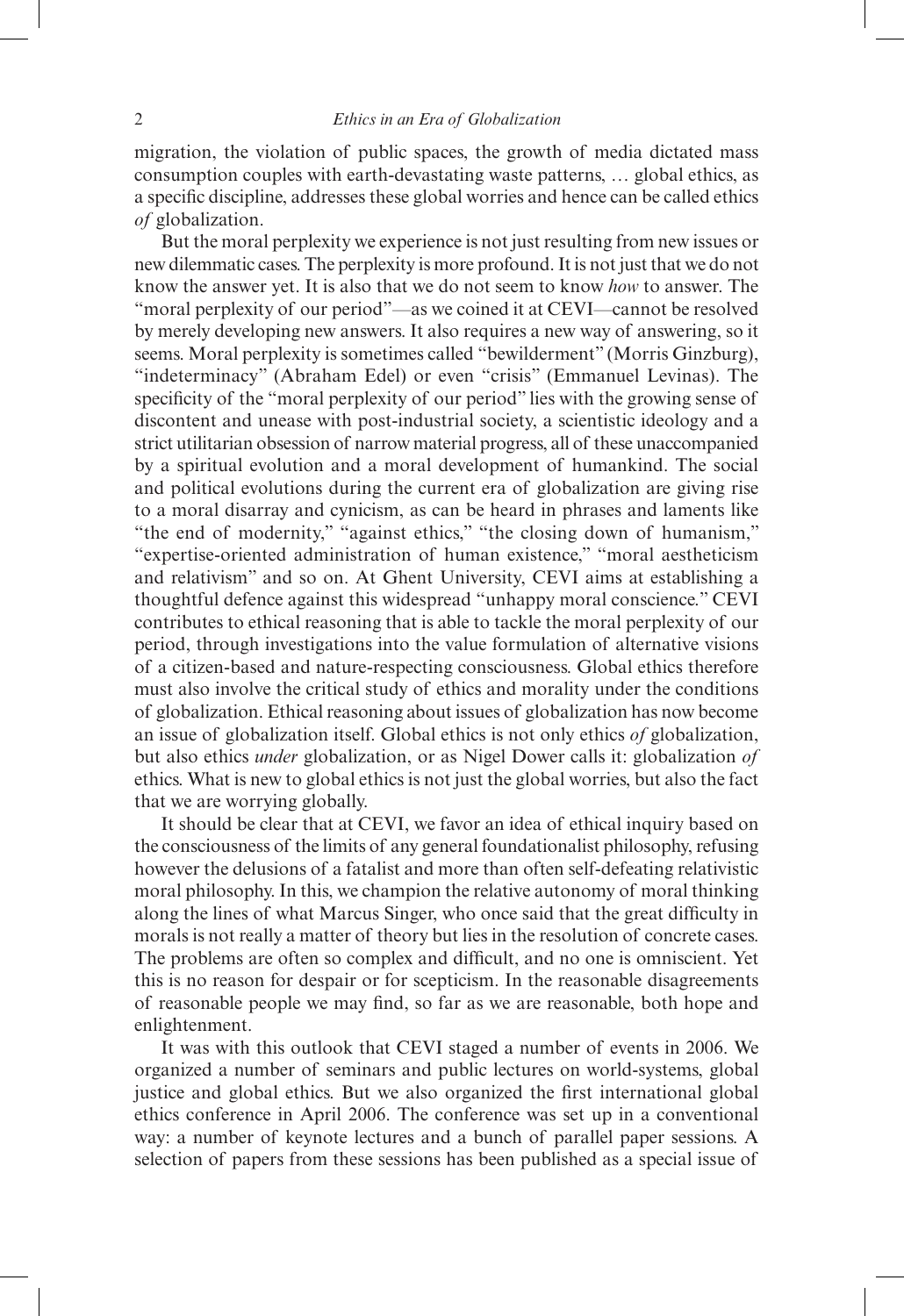the *Journal of Global Ethics* (Vol. 3, No. 2). This book brings the keynotes and contributions to other CEVI seminars and organizes them to show what that first international global ethics conference was all about. Surely, the issues of cosmopolitanism, global justice, development ethics and the various fields of practical ethics in relation to globalization had already established a tradition as conference themes and research networks. But the conference in Ghent was the first attempt to bundle academic reflection on the ethics *of* globalization. The "bundling" itself, was an exercise in that other dimension of global ethics, namely ethics *under* globalization. Participants in the conference, at which papers on many topics and a variety of approaches were presented, were enthusiastic about the "bundling" of these several approaches. The pressing ethical issues of globalization had not only led to a growth of academic work on these issues but also to an increasing isolation of the various approaches from one another. But globalization and its ethical issues are multilayered and comprise many facets of human life and sense-making. Hence, it was felt very strongly at the conference that a commitment to resolve these ethical issues must go together with the care not to overspecialize in just one approach.

We decided to act upon that strong feeling and create a platform where the two research dimensions of global ethics could intersect: ethics *of* and *under* globalization. And so, at that conference in Ghent and reflected here in this volume, IGEA started—the International Global Ethics Association. IGEA connects today a number of researchers and academic centres spread across the globe (www.igea.ugent.be) and aims at biannual conferences (the second one— 2008—being held in Melbourne, hosted by the Faculty of Arts of the Deakin University), joint research projects and other academic exchanges.

This book documents the start of IGEA. The contributing authors in this book have started IGEA simply by linking their approaches, there, in Ghent. These approaches stem from various backgrounds: political economy, social sciences, anthropology, moral philosophy and political philosophy (both analytical and continental). It is also in Ghent that the three questions dividing this book into three parts popped up:

- 1) What is the task of global ethics?
- 2) Is global ethics possible?
- 3) How can we "do" global ethics?

The first part, "The Task of Global Ethics" comprises four agendas for the field of global ethics. In the opening chapter of this book, **Carol C. Gould** puts aside a number of misconceptions with regard to global ethics and then continues with presenting three faces of global ethics. The first face is the analysis of the ethical issues that arise with globalization and of the transformations in applied ethics necessitated by globalization. The two most paramount ethical issues in our era of globalization concern the social responsibilities of transnational corporations and the issue of defining global ecological responsibilities. But the current context in which these issues arise also has implications for the principles of applied ethics themselves. One crucial implication, Gould argues, is that the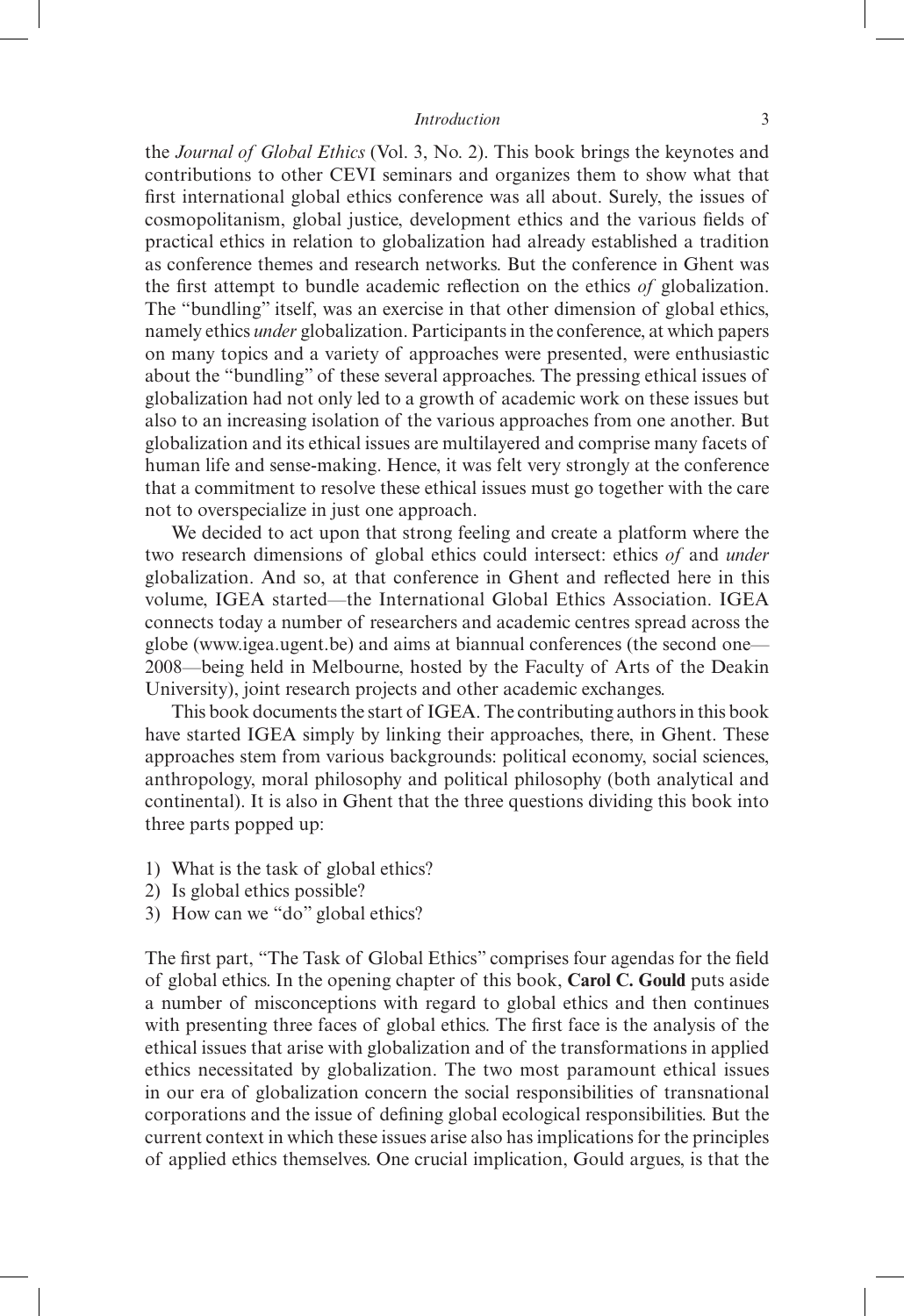traditional view that the more remote consequences of action can be given less weight in our considerations, no longer makes sense in regard to globalization and its consequences. The second face of global ethics relates to cross-cultural approaches to key ethical issues. This face concerns universalism and culture, as well as historicity in our conceptions of human rights. Gould argues for a non-relativist point of view based on a conception of human freedom as selftransformation that we can phrase both in individual terms as well as in more collective contexts. In what Gould describes as the third face of global ethics, the notion of "cosmopolitical democracy" is put forward connecting ethics and politics. Gould does not envision a world government. Rather, she emphasizes democratic decision-making in cross-border and transnational communities and associations, such as the EU. The unifying themes of these three faces of global ethics, of what that is and must be, are the recognition of human rights and the norm of solidarity.

In his contribution, **Gérald Berthoud** recalls what in *United Nations* declarations and reports the globalization discourse stands for: a new information society built on shared knowledge, global solidarity, and a better mutual understanding. But he raises the question whether globalization and its resulting worldwide society is something new. He reminds us that globalization started in the fifteenth century when due to Western-European hegemony the world was radically divided in two institutionalized parts: world market and the so-called global community. Heterogeneity and inequality were the mark of this radical division. From then onwards another division captured the minds of the people who were reflecting on it. From the early days of globalization we find side-by-side an economist oriented and a moralist devised discourse on the phenomenon. Berthoud, with the interventions of UN and "civil society" organizations in mind, cautions for the absolute valorization of the market and "its supposedly liberating impact." He refers to the social scientist Marcel Mauss, the linguist Emile Benveniste, and the moral philosopher Paul Ricoeur for proper arguments in favor of the embedded character of intersubjective relationships in a broader framework of societal and cultural institutions. Human relationships, contrary to the market discourse, cannot be "envisaged without an element of gratuity and a certain amount of generosity," he writes. Only in this way we can do justice to the significance of men's practices which are marked by the pronouns: "I," "you," and "she/he," acknowledging that within institutional settings the self and the others are interdependent.

The chapter by **Christien van den Anker** focuses on approaches to ethics in an era of globalization and how these interrelate. This effort is an attempt to move global ethics as a field beyond distinctive and apparently incompatible approaches. Her attempt to bridge the gaps in global ethics starts with the perceived stand-off between universal and contextual theories on global justice and global citizenship. While universalists argue that these subjects are best seen from the perspective of common humanity, contextualists argue that it is the (cultural) difference between people(s) that matters at least as much as what they have in common. The second "gap" is between theory and practice. Christien van den Anker suggests that global ethics consists of adopting a methodology that takes us beyond the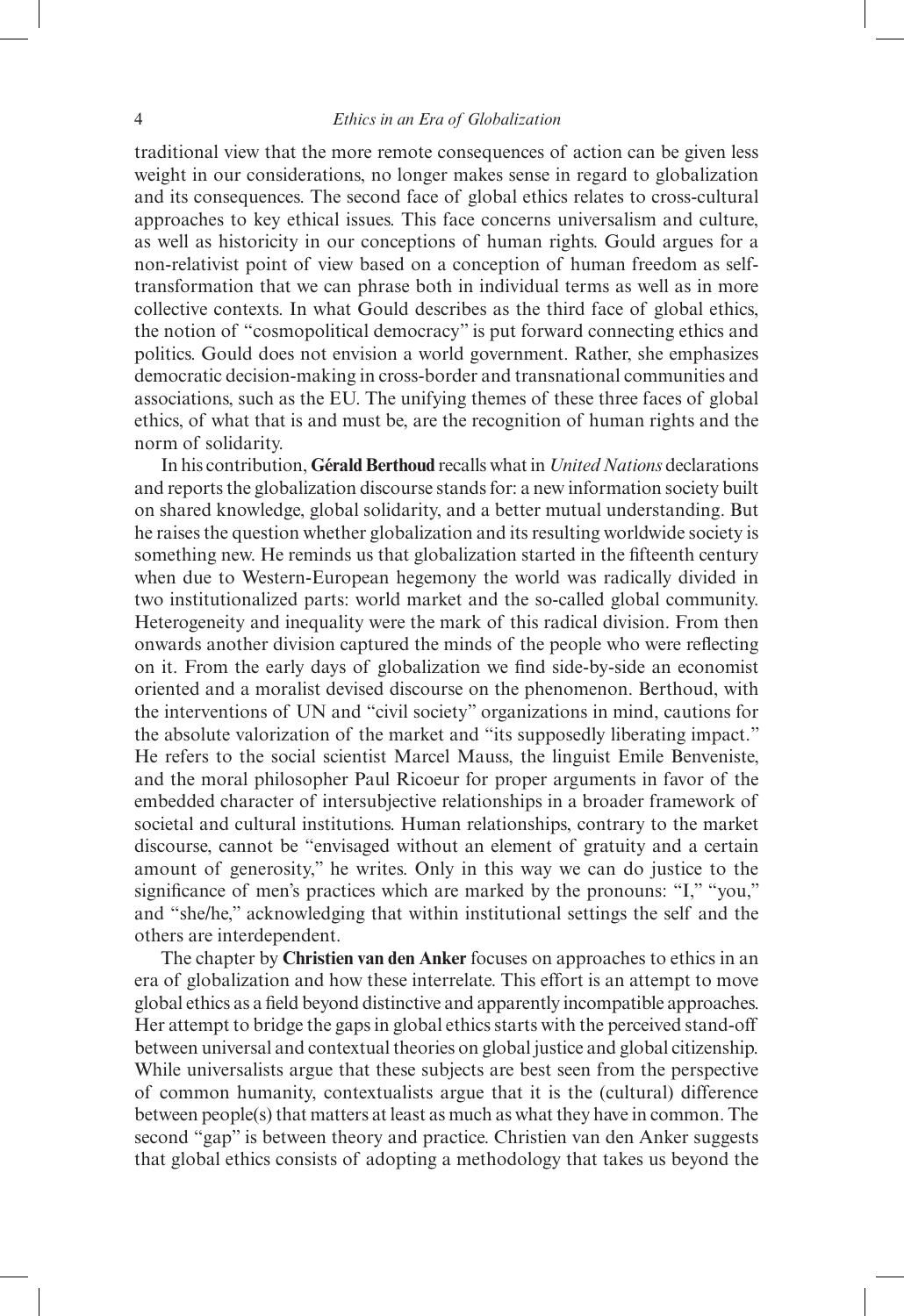rigorous division between these respective areas of work and points to a possible balance between their core concerns.

"Has our world gone mad?," asks **Rebecca Todd Peters** in her contribution on justice and the ethical landscape of globalization. She does so after recalling how private spending on personal consumption in the Western part of the world reveals a shocking picture of the priorities and values. This she confronts with the lacking though necessary expenditures for water, basic education and sanitation of the world population. Conversations about global ethics "must pay attention to the lived behaviors and material realities of real people." It is not by neglecting or ignoring the basic facts concerning the differences in consumption patterns throughout the world that the morality of globalization will get substance. The author agrees with Berthoud in stating that globalization is "not the proper name of a new global era we are entering." It refers to an acceleration of what was already an economic and social reality long before. Today one cannot avoid reflecting on the "epochal transformation necessary to facilitate human and planetary flourishing for the whole world." Recalling her analysis, *In Search of the Good Life: The Ethics of Globalization* (2004), Rebecca Todd Peters discovers four distinct globalization theories, each of which having a proper moral vision: neoliberalism, developmentalism, earthism, and post-colonialism. Using the word "ideology" for "a set of beliefs and assumptions about how the world works," she examines each of the theories briefly in order to consider their moral visions on individual existence, justice, and global solidarity. Acknowledging that the present stage of globalization has the potential to transform our world for the better, it is required to interrogate these moral visions closely and critically. Different theories of globalization are to be compared and evaluated from a moral point of view, for which it is obligatory to establish a set of reasonable standards making the adjudication between the competing theories, visions, claims, and values possible. Rebecca Todd Peters puts her hope on the resources of many faith traditions to serve a prophetic role in world society "by challenging the status quo" and "by working toward social justice."

The second part of this book features four chapters arguing that global ethics is indeed possible. Each of the chapters argues this by doing particular minesweeping. **M.S. Ronald Commers** presents global ethics as a "synversalist" approach to ethics. In our era of globalization it becomes possible and desirable to debunk notions of "the end of ethics" and the unbridgeable distinction between "is" (fact) and "ought" (norm). Commers' "synversalist" approach regards a normative-factual continuum as the basis for global ethics. Globalization emphasizes cultural differences and situated knowledge but it also points out that we are not in the first place family members, cultural workers, citizens of the state and only secondly and therefore subordinately human beings. With Höffding, Commers argues that the possibility of global ethics lies herein that it stresses out that within the bonds of specific communities and identities, we should live our lives as human beings and treat each other as human beings. That insight is the basis of the "synversalist" approach and constitutes the possibility of global ethics. Commers articulates that approach by drawing on authors such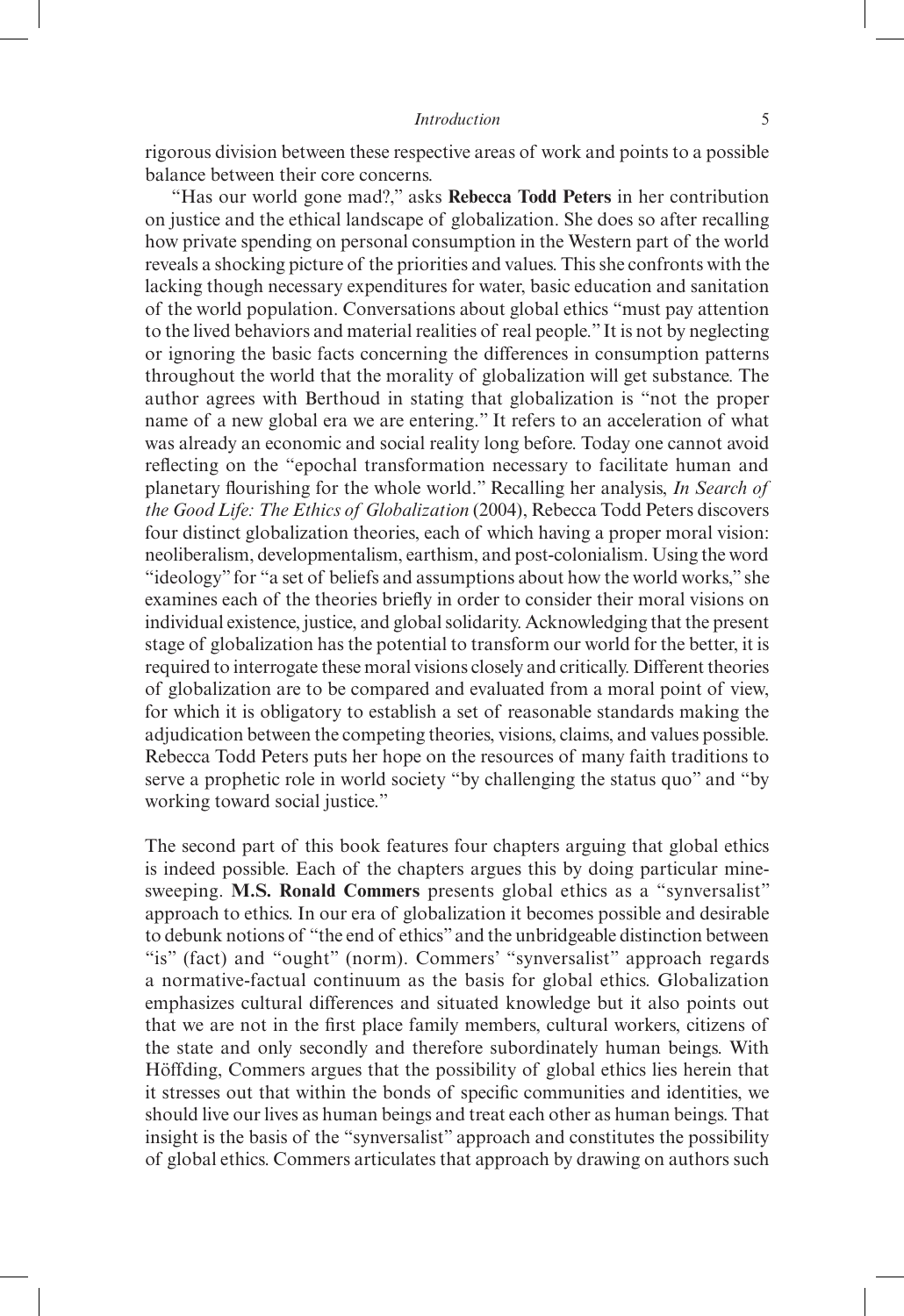as Chaïm Perelman, Mikhail Bakhtin, Martin Buber, Vladimir Jankélévitch, John Dewey, and Abraham Edel—authors that wrote on ethics also in a time of an expanding world capitalist system but before the subjective and relativistic turn in ethics. Their works are attempts to tie facts and norms, concrete existence and general values. They conceived ethics as a practically oriented "science" related to the problems of a globalizing world society as it was when they wrote. The researcher in global ethics then is the go-between, always moving back and forth on the normative-factual continuum. The "synversalist" global ethics urges the ethicist today to examine existential assumptions of the signifying concepts used in the post-cold war stage of the world capitalist system. In his chapter, Ronald Commers makes the exercise for "Development" signifiers. Clarifying these existential assumptions allows global ethics to prescribe reforms and action. Its explanation and prescription is based on veracity—stronger than exactness but weaker than truth. The existential assumptions underlie concrete action related valuations and prescriptions. Commers argues that we can regard all world citizen theories and agendas as a normative-factual continuum, because they are related both to ideal conceptions of citizenship and factual or realized citizenship organization and institutions. For example, the UN undoubtedly exists yet at the same time we all are deeply disappointed because the UN has not yet fully realized human aspirations. Hence, for Commers, global ethics is possible as a "Deweyian" pragmatically oriented discipline.

**Heather Widdows** considers at length the criticisms of both "Asian values" adepts and feminist ethicists concerning the supposedly imperialism of Western discourses in global ethics. In both the "Asian Values" and feminist discourse the argument runs as follows: human rights and concepts of justice do not express universal values for they promote but a Western view on valuation. To contradict the most extreme standpoints and to defend her own stand that the gap between the "ethics of the "west and the rest" has been greatly exaggerated," Widdows endeavors to answer the related questions: "what global ethics?" and "why global ethics?" When ethicists recognize the relationality character of their ethical arguments one may avoid the pitfall of the extreme positions. Referring to the contributions of Carol C. Gould and Virginia Held, she argues that from an ethics of care and an ethics of virtue point of view the exaggerations can be left behind. Acknowledging the value of the criticisms on the "individualistic turn in liberal ethics"—linked with Enlightenment moral philosophy—she pleads for "a globally representative and applicable ethics which recognizes diversity." To a global ethics so conceived of the "relatedness and the richness of lived experience" is of the utmost importance in order to bridge the gap between Western and non-Western insights in the good life, in justice, and rights of the people.

**Nigel Dower** defends his solidarist-pluralist form of cosmopolitanism against various objections and distinguishes it from moral relativism. The objections to the idea of universal values and global responsibilities—two aspects characteristic to cosmopolitan theories—are consequentialist. One critique is that cosmopolitan theory leads to a world government concentrating power in the hands of powerful nations. A second is that the projection of universal values entails a homogenization of cultures. A third critique fears that introducing ideals into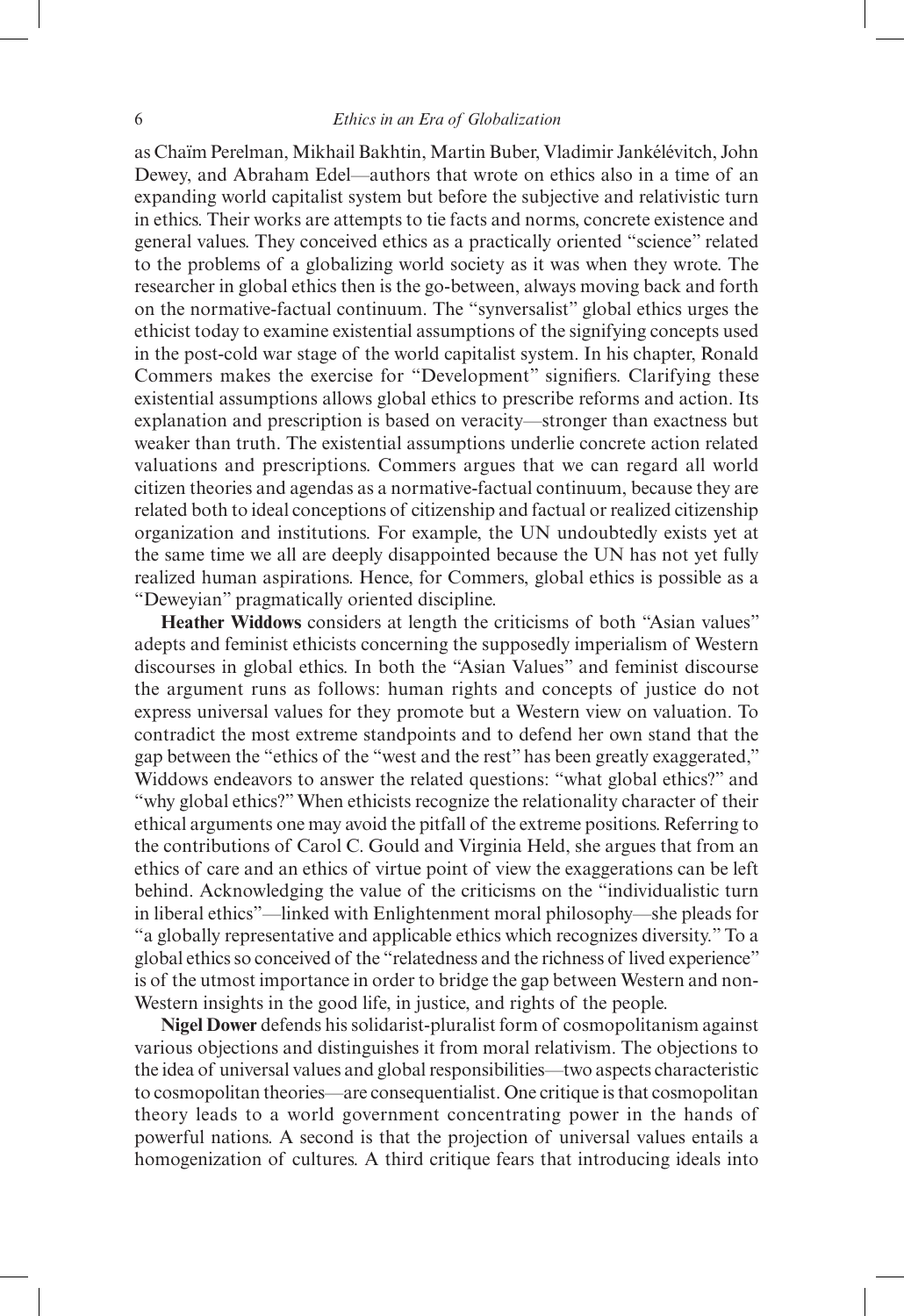decision-making will lead politicians to do things that are inappropriate in the real world or that this will even lead to the prosecution of Holy War. Lastly, cosmopolitan theory is also accused of undermining the loyalty of the citizen to the state. Nigel Dower accepts that these objections pick out some real dangers, but argues for a version of cosmopolitanism that avoids these dangers. Dower's solidarist-pluralist approach becomes clear as he contrasts it to two other approaches, the idealist-dogmatic and the libertarian-minimalist. His position is a middle one affirming the basic values of peace, access to elements of wellbeing, a healthy and resource-full environment to live in, stable community and relationships and autonomy. The solidarist-pluralist cosmopolitan denies the importance of promoting other values and beliefs but asserts the importance of obligations at the global level to bring these values into existence. Dower also investigates in his chapter how his approach might combine the strengths and insights of communitarian's thinking with cosmopolitan theory.

In his chapter, **Peter Caws** discusses whether personal moral commitments are compatible with global ethical responsibilities. The question entails a test for global ethics because globalization means that as a moral agent, I am now obliged to think beyond the familial or ethnic or national or regional to remote others whose welfare is inextricably connected with my own. Caws touches upon Kant and Jefferson to point out that what reason prescribes has not been what people have done. And it is precisely the difficulty we seem to have to extend our moral commitments beyond our community. Caws clarifies this gap by referring to Ferdinand Tönnies well-known distinction between *Gemeinschaft* and *Gesellschaft* (community and society). But whereas Tönnies seems to have thought these two to be diachronically related—and where the emergence of modernity accompanies the transition of one into the other—Peter Caws sees them as synchronically coexistent. Community and society represent different ways in which the same subject and agent can and does relate to his or her contemporaries. The question of the possibility of global ethics then is how people can be members at the same time of local communities and of a global society. Caws links the distinctions community/society, local/global and moral/ethic to show that this requires two levels of understanding. Having commenced his chapter by giving reasons as to why ethical interests map awkwardly on to economic ones, Caws concludes that as economic relations have gone before in the process of globalization, they may help to pave the way for the penetration of ethical concerns. Not with the goal of embracing those who suffer as members of a moral community to which we all belong. Rather, those same channels are potential conduits for ethical remedies.

The third part of this book, "Global Ethics—How?" consists of four illustrations of how answering in "the moral perplexity of our period" can take place. These chapters show that reflection on how ethical reasoning can take place in an era of globalization is intricately linked with the ethical issues of globalization. For **Asunción Lera St Clair**, any conception of what may constitute fair globalization needs to address the processes that produce and reproduce global poverty. In her chapter, St Clair argues that the ethical aspects of global poverty lead to a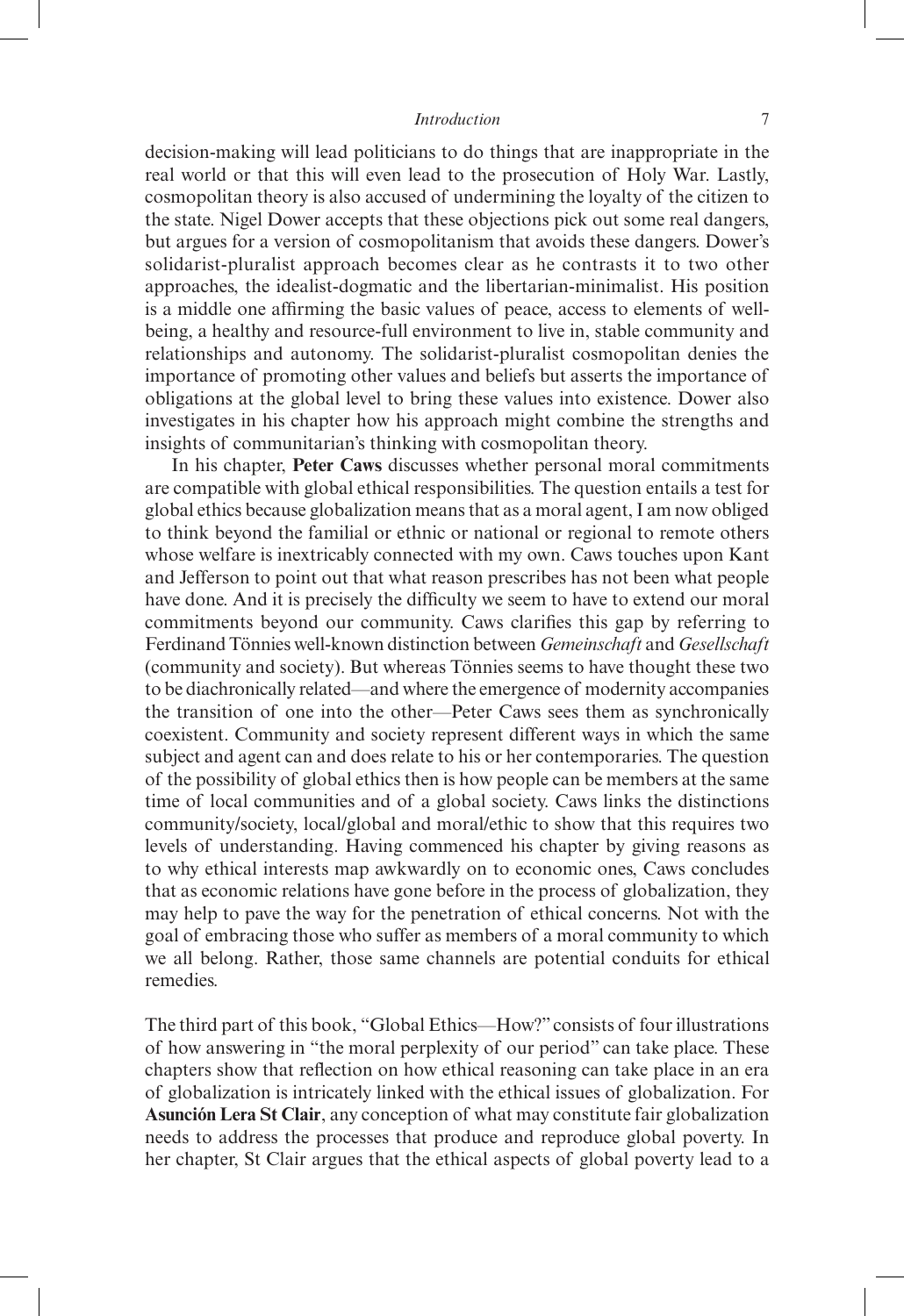redefinition of both development and globalization. As the "global" impinges on every field of knowledge, so too development, philosophy, and ethics and the relations among these fields must redefine their scope and subject matter. The consequence for the ways in which globalization is treated, and more specifically for global ethics, is that the ethical aspects of globalization are interrelated with an ethical perspective of knowledge and policy for poverty reduction. Asunción St. Clair suggests that poverty needs to be treated globally and not as a social fact that occurs only in developing countries. What is needed is a re-engagement with literature and theories within the field of development studies and with poverty research. Global ethics for Asunción St Clair includes critical engagement with the knowledge production going on inside global institutions, and doing so may lead to stronger formulations for alternative globalizations and for a better understanding of the paths towards fairer development aid policies.

**Thomas Mertens** reflects on the contributions of Peter Singer and Thomas Pogge to the global justice debate in an effort to evaluate them critically against the background of John Rawls's "duty to assist." Peter Singer in his approach on the ethics of globalization argues in favor of the redistribution between rich and poor communities. He holds that we should shift from the concept of negative to positive duties, implying a transfer from what is superfluous in the rich countries to the poor countries and communities of the global system. His argument is congruent to classic utilitarianism for it is the rich men's duty to contribute to the happiness of all people. John Rawls's arguments on the subject are far less general and radical. In his *A Theory of Justice* he explains that distributive justice applies to rather closed communities only and he pays no attention to the question of worldwide justice. It is not humanity as a whole, such as it is the implication of Singer's arguments, but the relatively closed political communities that we should pay attention to. Moreover Rawls rejected the utilitarian stand. Mertens follows Rawls in his critique on Singer's approach, which is not convincing on the issue where the right motivation for the whole of mankind must be coming from. On this point of the argument in favor of global justice, Thomas Pogge might help to correct the strong utilitarian tenets found in Singer's work. That the rich must help the poor irrespective of relationships of proximity or causality is to remain an utopian creed. Only if we can prove, such as Pogge thinks we can, that on the subject of wealth and fair opportunities the rich stand in a causal relationship with the misery and suffering of the world poor, the moral urgency of "our" duty—as the rich ones—can be made convincing. The rules and institutions of financial, economic and legal relations have a devastating effect on the global poor, Pogge has argued. World poverty cannot be explained in terms of national and local factors only. It is the global institutional order, which is at the origin of misery, slavery and suffering in the world system. In doing so, Pogge tries to correct Rawls emphasis on the closed political communities and strongly argues in favor of a cosmopolitan solution. In contradistinction with Rawls's conception of international justice (*The Law of Peoples*), Pogge opts for cosmopolitan justice. Mertens remains in doubt concerning the correctness and the relevance of this position. Again it seems to him that so little can be done on an institutionalized level, the proper institutional reforms lacking impetus, support, and force.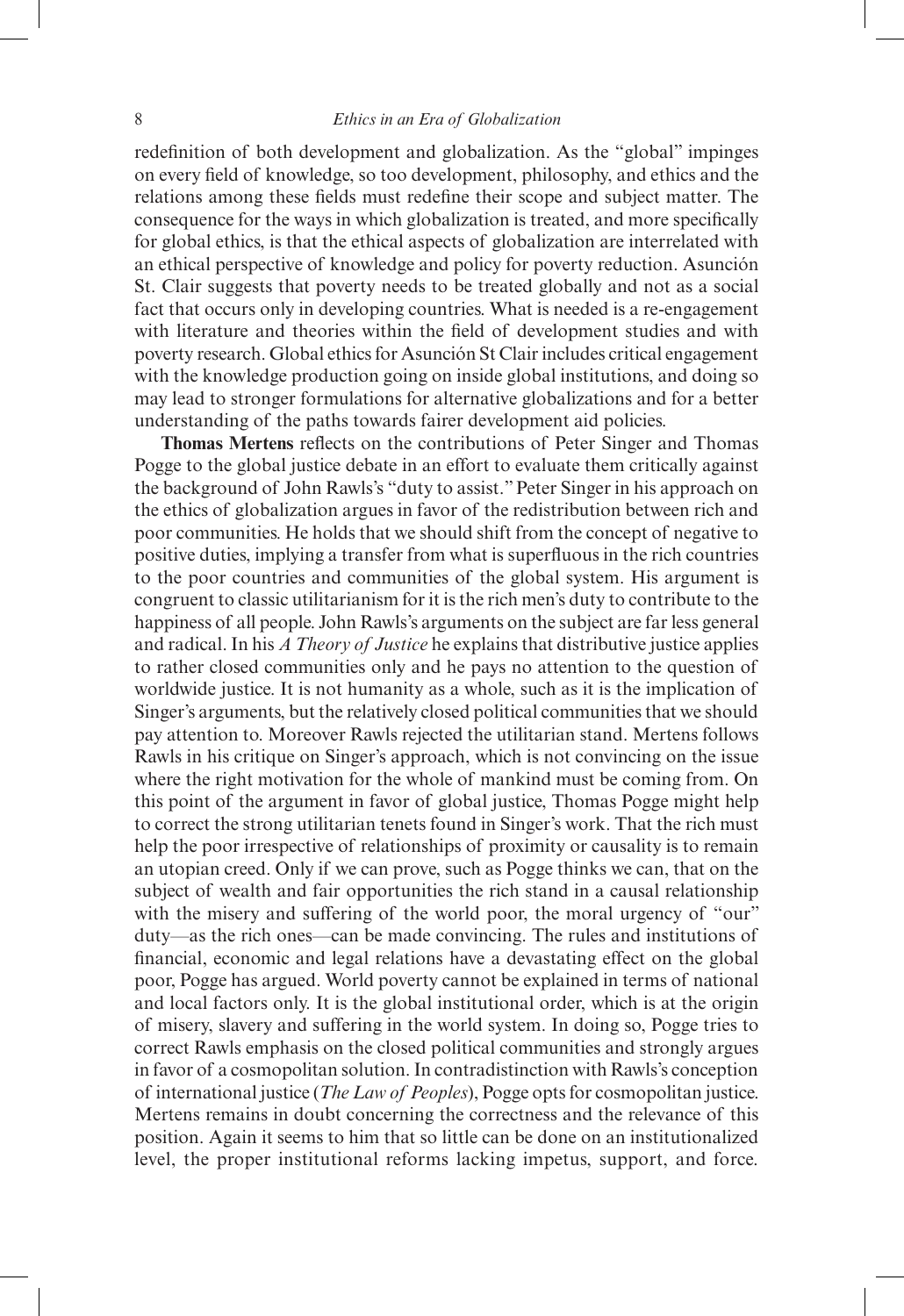Following the arguments of Rawls about an all-inclusive League of Peoples, all the while respecting a "global difference principle" and the particular "bounds of affinity between peoples," Mertens believes that the problem of global poverty should be approached through the emphasis on the "legal duty of assistance." The duty of assistance can be made a real moral force by building up decent basic institutions that establish peaceful relations between the existing political communities. Moreover, Mertens argues, this would be more in harmony with the nature of morality in which the *amour propre* of the political communities—such as it is in the case where individuals are the "moral" persons—is not ignored.

**An Verlinden** starts her chapter by arguing that the current normative approaches to international relations are inapt to address salient normative questions in today's international society, such as questions relating to poverty, the use of arms, the environment, armed interventions by states of other states, or the reception of refugees and migrants. Verlinden reviews ways in which these normative approaches can be classified and develops from that a position for global ethics that moves beyond a dichotomized thinking between ethics and justice. For Verlinden, global ethics is directed both at the level of individuals and collectives as well as at the institutional level of inter- and supra-state relations. She argues this is possible by adopting a contextualized and relational approach that sees ethics as arising from the particular forms of life shared by people within a given culture at a particular moment in history. The contribution of An Verlinden lies herein that she points at the moral philosophy of Martin Buber that allows us to sketch out such a contextualized dialogical or relational approach. Globalization as the increase of global interaction emphasizes the communicative dimension of constructivism and hence brings us to an ethical rationality as a relational affair, which moves beyond merely understanding or "respecting" cultural differences to a kind of "third space." With Buber, she conceptualizes this "third space" as the Interhuman, characterized by the alternation of I-It (abstract principles) and I-Thou (concrete other) emphasis. Contextualized global ethics as the space of the Interhuman is no longer ethics of ultimate ends. Abstract values and principles can be useful and suggestive but is not the starting point of our ethical deliberation. Global ethics is the continuous go-between of universalism and particularism, objectivism and subjectivism. An Verlinden suggest global ethics to be the research into current conditions of, possibilities for and obstacles to the Interhuman–*Zwischenmenschliche* or interaction between complete and thoroughly responsive persons.

Redistributing global inequality is the aim that **József Böröcz** sets himself in his daring thought experiment. From a critical reading of the 1995 UN Resolution on the eradication of poverty, indicating the ahistorical character of the UN global inequality analysis, he focuses on the fiscal feasibility of his global inequality proposals. He puts forward that these proposals can "be defined as a large-scale, historic social process of social change." The outcome of this social change process would be the diminishment of what Giovanni Arrighi called "oligarchic wealth." This would be in favor of "democratic wealth," resulting from a far less extremely "unbalanced structure of distribution." The project of global action is inexistent, but the author endeavors to provide an empirical assessment of the volume of